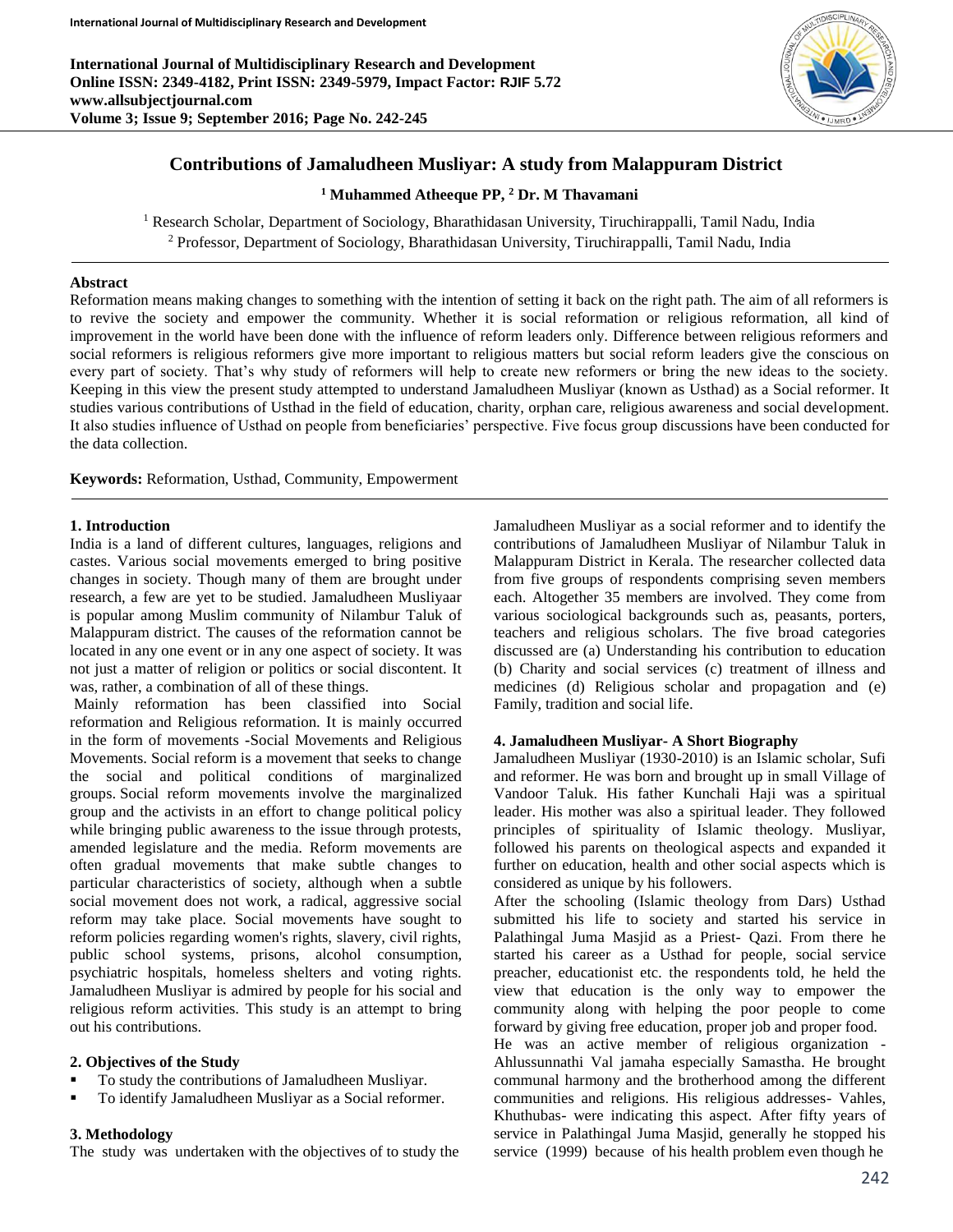was Qazi of Nilambur area up to his death.

He worked for the development of Muslim community spiritually and materially. Islamic history of Nilambur Taluk is non complete without his presence, especially his contribution to Vazhikadave, Chungathra, Marutha, Moothedam and Pothukall Panchayaths. His contributions in the field of education, health, charity, theology and so on is visible everywhere. Orphanages (2), Masjids (18) and Madrassas (32) are some of them.

He died in 2010 and buried at Palathingal Juma Masjid Graveyard where he liked to be buried. His Tomb (Makbara) is now religiously visiting place. His death Anniversary (Aand) is commemorated by the people with respect and charity works. Now his families are following his footsteps and continue the reforms.

### **5. Findings of Focus Group Discussions 5.1 Jamaludheen Musliyar and Education**

Education plays an important role in shaping an individual's career. The level of education helps people to earn recognition and respect in the society. Undoubtedly education is both socially and personally an indispensible part of human life. The inequalities in the standards of education are still a major issue that needs to be solved as early as it could be. The importance of education is in our life cannot be ignored at any cost. Education is the only way to get knowledge.

As a religious scholar his services was not shortened in Muslim community alone but it was also widened to other religions. By his attempt general schools and educational institutions have come in to existence and he was initiator of other educational institutions too. That's why he was a role model for everyone and accepted figure among everyone. Unlike other religious leaders, he maintained a balance between religious education and general education as a true social reformer.

He has given contribution to spiritual education (Islamic Theology) and general education. His contribution to Islamic education is categorized to different forms. Dars (Residential form of Islamic institution where students live with teacher in Mosque), Madrassa (Day student system who are coming daily to specified place and leaving after class), Hifzul Quran College (Where students and teachers are staying in a one place on the purpose of by hearting the holy Quran fully), Shareeath College (educational institutions, where students are studying Islamic theology and its teachings. It is not connected with Masjid regularly).

By his hard work 32 Madrassa, 13 Dars, 18 Masjid and 2 orphanages have come to existence. Documentes are verified at Edakkara Muslim Orphanage. Fund for building the Madrassas and Dars is collected by donations from the people. This donation was collected from his Vahlu programs. Some kind of donations has come as a vaqf property as the property of Abdul Azeez Musliyar to Dars of Palathingal. It is verified from documents of Palathigal Juma Masjid. Apart from this, present educational institutions have come to existance by his influence only. Usthad told to the companions that 'in coming world, survival of people without academic education is impossible'. School education gives people identity and awareness of their life that's why He established them.

In Nilambur Taluk especially Vazhikadave Panchayath five schools, one ITI, one English Medium school and boys and girls orphanages were part of it. These institutions provided free and fundamental education to the poor children. After starting of this kind of basic educational institution nowadays there are number of institutions constructed following it by the difference people and difference groups. Ultimate purpose of his educational reformation was the upliftment of poor people especially Muslim community who were in bottom of society in all aspects at his time.

## **5.2 Jamaludheen Musliyar and Medicine**

Usthad's one of the traditional talents was prescribing medicine which he got from his father Kunchali Haji. His brothers were also famous as spiritual medical practitioners. They were treating the patients with spelling of holy Quranic verses, spelled water, holy thread and natural medicines like forest tree leaves, using special soils, wearing special dresses and eating special foods. This is not associated with Unani. It was based on the traditional Kerala medicine particularly among Muslim community. These are initial points of discussion by the respondents of second group.

Usthad was applying his knowledge of ayurvedic, herbal, soil and other natural medicines to his patients. He was giving spelled water and holy thread for the small diseases like back pain, headache and children's diseases. He was also treating infections and chronic diseases with the same medicines. For the snake bites and cancer he applied spelling of hours and patients were returning to normal stages. His medical treatment was in Masjid. He had a special room there which is in Palathingal Juma Masjid. From the different districts, states and places people were coming to him seeking medicines. The money getting from this treatment was used for charity.

He was getting this permission- ijazth- from his father Kunjchali Haji and his teachers. Number of diseases which were not cured from hospitals, got cured by Usthad. He was against black magic and those are affected by black magic are also healed by him.

## **5.3 Jamaludheen Musliyar and Charity**

Usthad was renowned for his charity work. Charity as he said is not a social service but a compulsory communication of every human being to another human being. His thought was always upliftment of poor people by giving free education, uniforms, books, dresses etc. He was conducting poor people's marriage and constructing homes for them. These are remembered by all the respondents. Apart from this in special occasion like Eid, Bakreed and School opening he was providing dresses, food items and other instruments of children to the poor people with the help of rich people of this area. Some of the students are benefitted in these events. Boys and girls orphanage is the significant episode in his life.

He created Islamic study center known as Dars in Palathingal Masjid. He also influenced people to donate for the study center and made it as a Vaqf property. Thus, these charity institutions are functioning towards the welfare of the Islamic community in Nilambur. At present twenty students are studying in Palathingal Masjid. All facilities are given to them from the vaqf property of Abdul Azeez Musliyar. It was given to Masjid by the influence of Usthad only. He was giving and leading the charity works without considering the religion, community and caste.

Usthad with his own interest initiated free education for poor people especially for orphan. In Munda there are two orphanages for boys and girls. They are Edakkara Muslim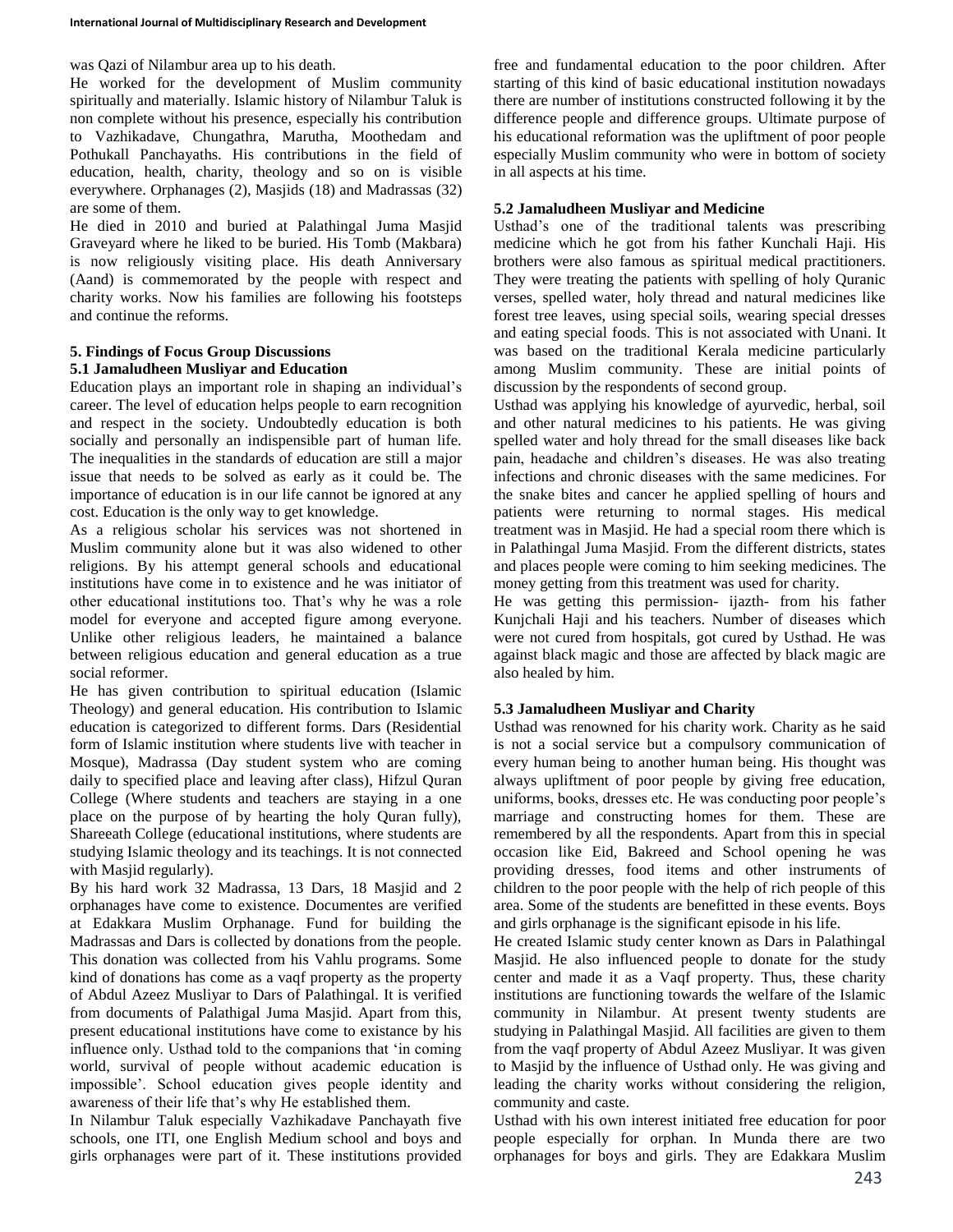Orphanage for Boys and Edakkara Muslim Orphanage for Girls. Presently 158 orphans are studying there with free facilities. Apart from this in other institutions like Islamic study center, primary schools, upper primary schools, high schools, higher secondary schools and ITI which were run under his president ship, free education is provided.

It is mission of Musliyar to impact on the well-being of the medically impoverished people. It collects financial donations and goods, including medical, dental, and laboratory items, purchases and distributes such commodities. Goods are reported to be distributed in a non-discriminatory manner without regard to gender, religion, nationality and political beliefs. For providing medical helps he had appointed some of his friends to get information and provide helps. The goals of his works are to relieve human suffering, demonstrate respect for all customers, clients, and patients, collaborate with community organizations to provide services to those in need, maintain a proactive approach to improving services provided. In this charity works all kind of poor people were considered irrespective of religion and caste.

## **5.4 Jamaludheen Musliyar and Religion**

He was known as a renowned scholar of Islam representing Samastha from Nilambur Taluk.

## **5.4.1 Vahls**

Islamic Vahl means spiritual and religious instruction in a particular format. An old time it was forty days or twenty days advises-naseehath- and Jamaludheen Musliyar was one of the preachers. His forty days or thirty days night vahls are remembered even after thirty years. Fund collection for the charity works and renewal works of Masjid and Madrassa had done by this vahls only. Spiritual awakening was its main intention. The members remembered the Ramzan special vahls which were full of crowds and they returned after getting a good spiritual mood. Not only giving the instruction and vahls but also he was bringing other Islamic scholars for that. E.K. Aboobacker Musliyar and A.P. Aboobacker Musliyar are some of them.

### **5.4.2 Religious Harmony**

He was a prominent figure of religious harmony and tolerance. When there was a Hindu -Muslim communal issue in the year 1992 on the name of Masjid in Pannipara he solved the issue by conducting a round table sitting of members from both communities and making proper solution to the issue. His medical treatment, educational services and charity works were not only for Muslim community but also for other all religious people too.

### **5.4.3 Religious organization (Samastha)**

Samastha (All India sunny Muslims organization) mould a strong network between the Muslim scholars in Kerala. The scattered Muslim scholars-Ulama- got at in single platform. It was very helpful to the ordinary people of Nilambur Taluk to be touch with state religious scholars and to know the total upliftment of the state all over the state. When Muslim community is scattered on basis of regional and communal issues samastha use to solve it by announcing the orders and people use to follow it.

Musliyar was care taker of samastha in Nilambur Taluk. Present Kerala is exemplary place for the religious harmony without having communal rights. For making such peaceful condition, samastha has played a vital role by maintaining the Muslim community keeps distance from harmful events. He was working as a member of education department of samastha and he represented entire Muslims of Nilambur Taluk in samastha. He worked for expansion of samastha by constructing local bodies of samastha in every panchayath of Nilambur Taluk and its charity works in these areas.

## **5.5 Jamaludheen Musliyar and Family and Tradition**

On the part of mother and father he is from a reputed Islamic family called Cheeran Thodika. His life is inspired by number of teachers only, their spirituality, knowledge, life style, and simplicity etc. His father and grandfather were also famous spiritual leaders of Islam. Kunchali Haji's tomb- Maqbara is nowdays a pilgrimage center. Usthad was having nine siblings. They are also religious scholars but settled in other parts of the kerala. They are Muhammed Musliyar, Abdullahkutty Musliyar, Hassan Kutty Musliyar, Sulaiman Musliyar, Abdurahiman Musliyar, Abdul Azeez Musliyar, Kadeeja (V.V. Pookkoya Thangal), Fathima (K.C. Sulaiman Musliyar),Ayisha (Tharammal Muthukoya Thankal) and Ayisha (Karappancheri Mummy Musliyar ).

## **6. Conclusion**

The present study on the role and influence of Musliyar brought out various findings on the development of Vazhikadave Panchayath located in Nilambur Taluk of Malappuram District. The respondents remembered and recognized Musliyar's dedication to Islamic principles and his commitment for education of Islamic community and people of other religion as well. He was having wider vision of reforming the underdeveloped people of Nilambur Taluk. His contributions are brought out five dimensions. They are religion, education, health, charity and tradition. Similar reform leaders are rarely found.

This study brought out the fact of a socio religious leader which was unwritten in the history of Kerala. History of any community is a history of his people. He worked for the development of Muslim community by giving them education and also encouraging the parents to send their children. Further he propagated the reformestic views through his speeches in religious ceremonies. He also advocated for religious harmony. He further influenced through his disease healing skills companied with religious holy power and guiding them to live in a right path. The focus group discussion brought out many facts specifically upon his teachings, charity work, maintaining tradition, establishing educational institutions with the material support of people and healing with less expenditure. Leaders born work and die. It is the duty of the followers to sustain the work of the leaders for evolving many more reformers.

## **7. References**

- 1. Miller RE. Mappila Muslims of Kerala: a Study in Islamic Trends. Orient Longman, Madras. 1992, (1976).
- 2. Ahmed Kutty EK. Islam and Social Reform Movements in Kerala, Journal of Kerala Studies, 1978; 3-4(5):439- 451.
- 3. Mappilas of Malabar: Studies in Social and Cultural History. Sandhya Publications. 1983, 80.
- 4. Ibrahim Kunju P. Mappila Muslims of Kerala: their